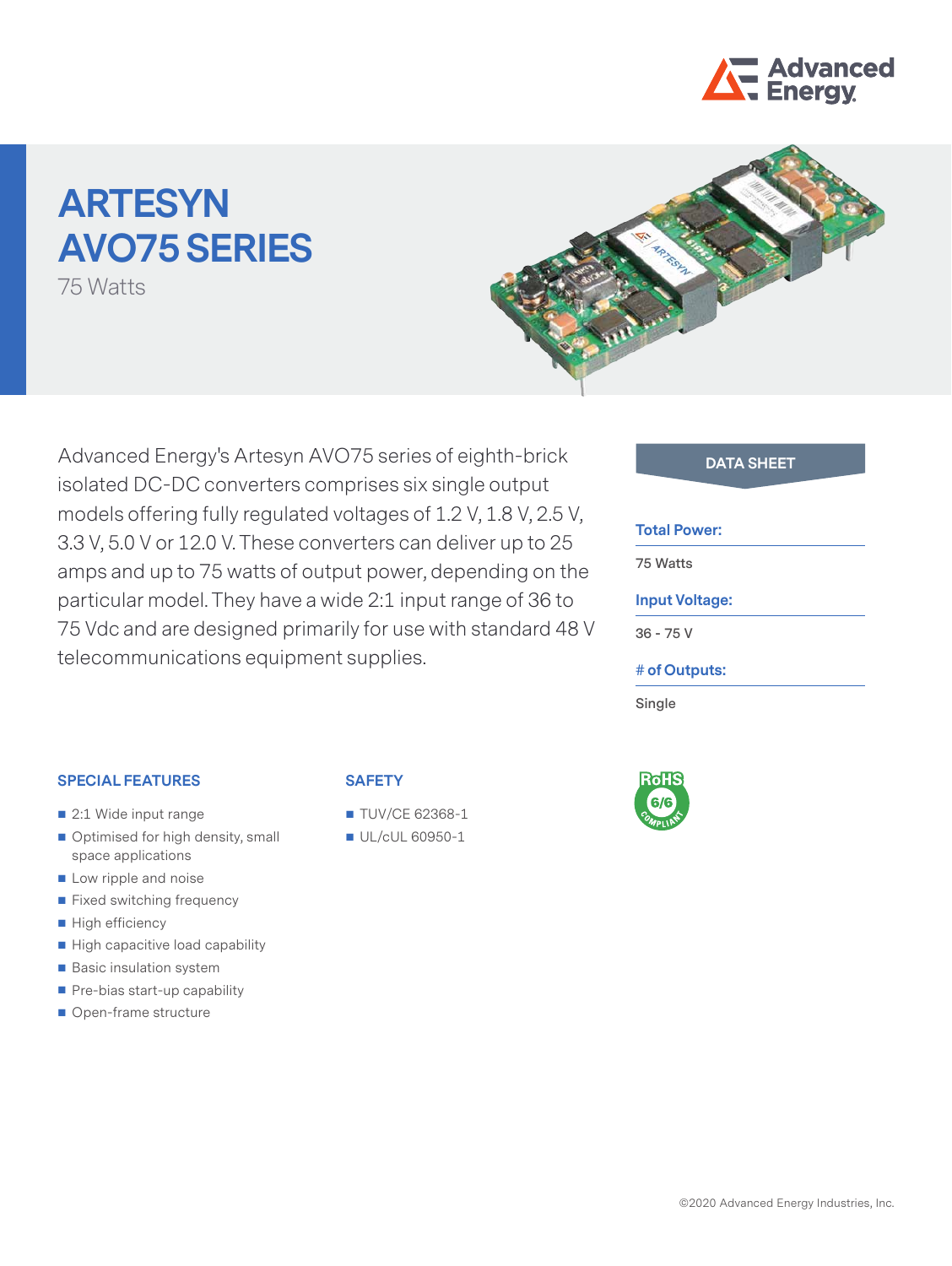# **ELECTRICAL SPECIFICATIONS**

| Input                                                    |                                                                      |  |  |  |
|----------------------------------------------------------|----------------------------------------------------------------------|--|--|--|
| Input range:                                             | 36 - 75 VDC                                                          |  |  |  |
| Efficiency <sup>2</sup> :                                | 91% @ 12V                                                            |  |  |  |
| Output                                                   |                                                                      |  |  |  |
| Voltage tolerance:                                       | $+/-1.2\%$ to $+/-1.6\%$                                             |  |  |  |
| Line regulation:                                         | 5V: 4mV; 12V: 9mV; Others: 1mV                                       |  |  |  |
| Load regulation:                                         | 5V and 12V: 5mV; Others: 1mV                                         |  |  |  |
| Noise/ripple:                                            | 3.3 Vo: 1.2V, 2.5V, 3.3V: 50mV; 5V,<br>5.0 Vo: 12V: 55mV; 1.8V: 45mV |  |  |  |
| Over voltage protection:<br>Over temperature protection: | Auto-restart                                                         |  |  |  |
| Switching frequency:                                     | 310 KHz                                                              |  |  |  |
| Temperature coefficient:                                 | $\pm 0.02$ /°C                                                       |  |  |  |
| Isolation                                                |                                                                      |  |  |  |
| I/O isolation                                            | 2000 VDC min.                                                        |  |  |  |

# **ENVIRONMENTAL SPECIFICATIONS**

| Operating ambient temperature range: | $-40\,^{\circ}\mathrm{C}$ to $+85\,^{\circ}\mathrm{C}$ |
|--------------------------------------|--------------------------------------------------------|
| Storage temperature:                 | -55 °C to +125 °C                                      |
| Humidity:                            | 5% to 95% (non-condensing)                             |
| MTBF:                                | 2.5 Million hours                                      |
| <b>RoHS Compliant</b>                |                                                        |

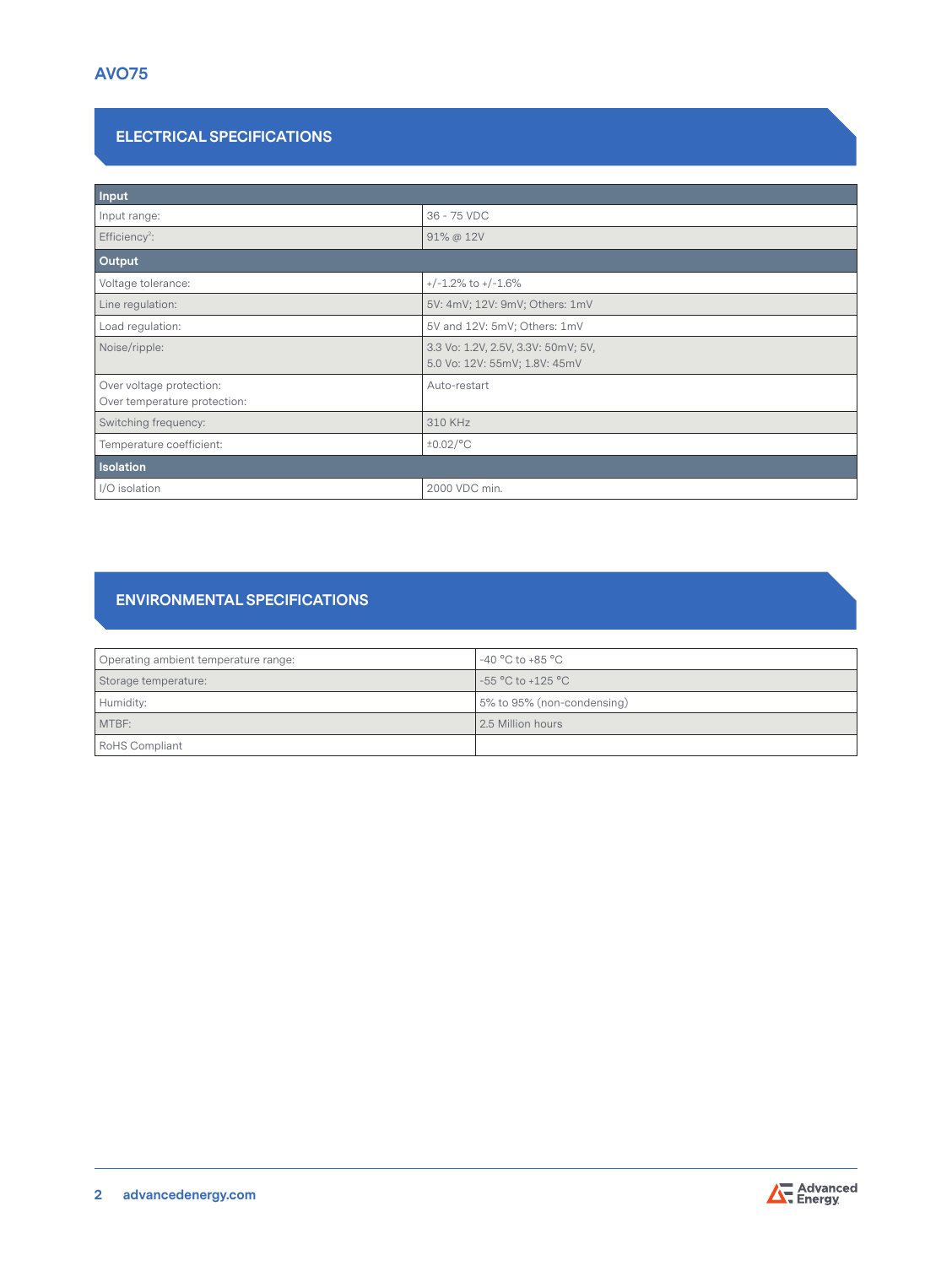# **ORDERING INFORMATION**

| Model number    | Input voltage | Output voltage | <b>Power</b> |
|-----------------|---------------|----------------|--------------|
| AVO75-48S1V2-4  | 36 - 75 Vin   | 1.2V @ 25A     | 30W          |
| AVO75-48S1V2P-4 | 36 - 75 Vin   | 1.2V @ 25A     | 30W          |
| AVO75-48S1V8-4  | 36 - 75 Vin   | 1.8V @ 25A     | 45W          |
| AVO75-48S1V8P-4 | 36 - 75 Vin   | 1.8V @ 25A     | 45W          |
| AVO75-48S2V5-4  | 36 - 75 Vin   | $2.5V$ @ 25A   | 62.5W        |
| AVO75-48S2V5P-4 | 36 - 75 Vin   | $2.5V$ @ 25A   | 62.5W        |
| AVO75-48S3V3-4  | 36 - 75 Vin   | 3.3V @ 20A     | 66W          |
| AVO75-48S05-4   | 36 - 75 Vin   | 5V @ 15A       | 75W          |
| AVO75-48S05-6   | 36 - 75 Vin   | 5V @ 15A       | 75W          |
| AVO75-48S05P-4  | 36 - 75 Vin   | 5V @ 15A       | 75W          |
| AVO75-48S12P-4  | 36 - 75 Vin   | 12V @ 6.3A     | 75W          |

- Standard version is negative enable

- "-6" = 3.8mm pin length

- "-4" = 4.8mm pin length

- "-P" = Positive enable

**MECHANICAL DRAWINGS**

# **Top & pin side view**



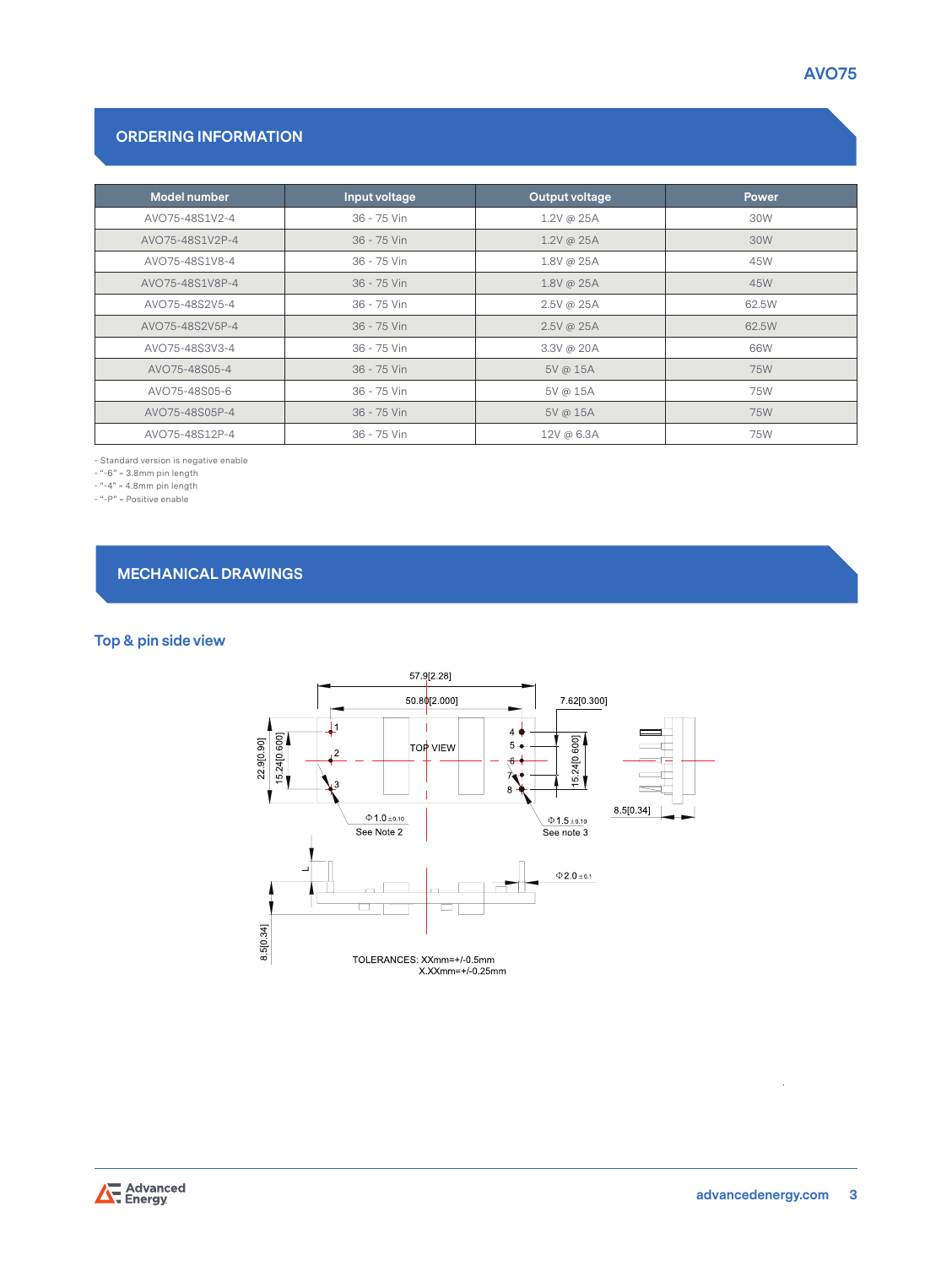# **PIN LENGTH OPTION**

| <b>Device Code Suffix</b> |                      |  |
|---------------------------|----------------------|--|
| -4                        | $4.8$ mm+/-0.5mm     |  |
| $-6$                      | $3.8$ mm+/-0.5mm     |  |
| -8                        | 2.8mm+/-0.25mm       |  |
| <b>NONE</b>               | $5.8$ mm+ $/$ -0.5mm |  |

Notes:

1. Un-dimensioned components are for visual reference only.

2. Pins 1~3, 5~7 are 1.0mm diameter with 2.0mm diameter standoff shoulders.

3. Pins 4, 8 are 1.5mm diameter with no standoff shoulders.

# **PIN DESIGNATIONS**

| Pin No. | <b>Function</b> | Pin No. | <b>Function</b> |
|---------|-----------------|---------|-----------------|
|         | $+V$ in         |         | +Sense          |
|         | <b>CNT</b>      |         | Trim            |
|         | -Vin            |         | -Sense          |
|         | $+VO$           |         | $-VO$           |

Notes:

1. All specifications are subject to change without notice. Mechanical drawings are for reference only.

2. Warranty: 2 years

3. Label and logo appearance may vary from what is shown on mechanical drawings.